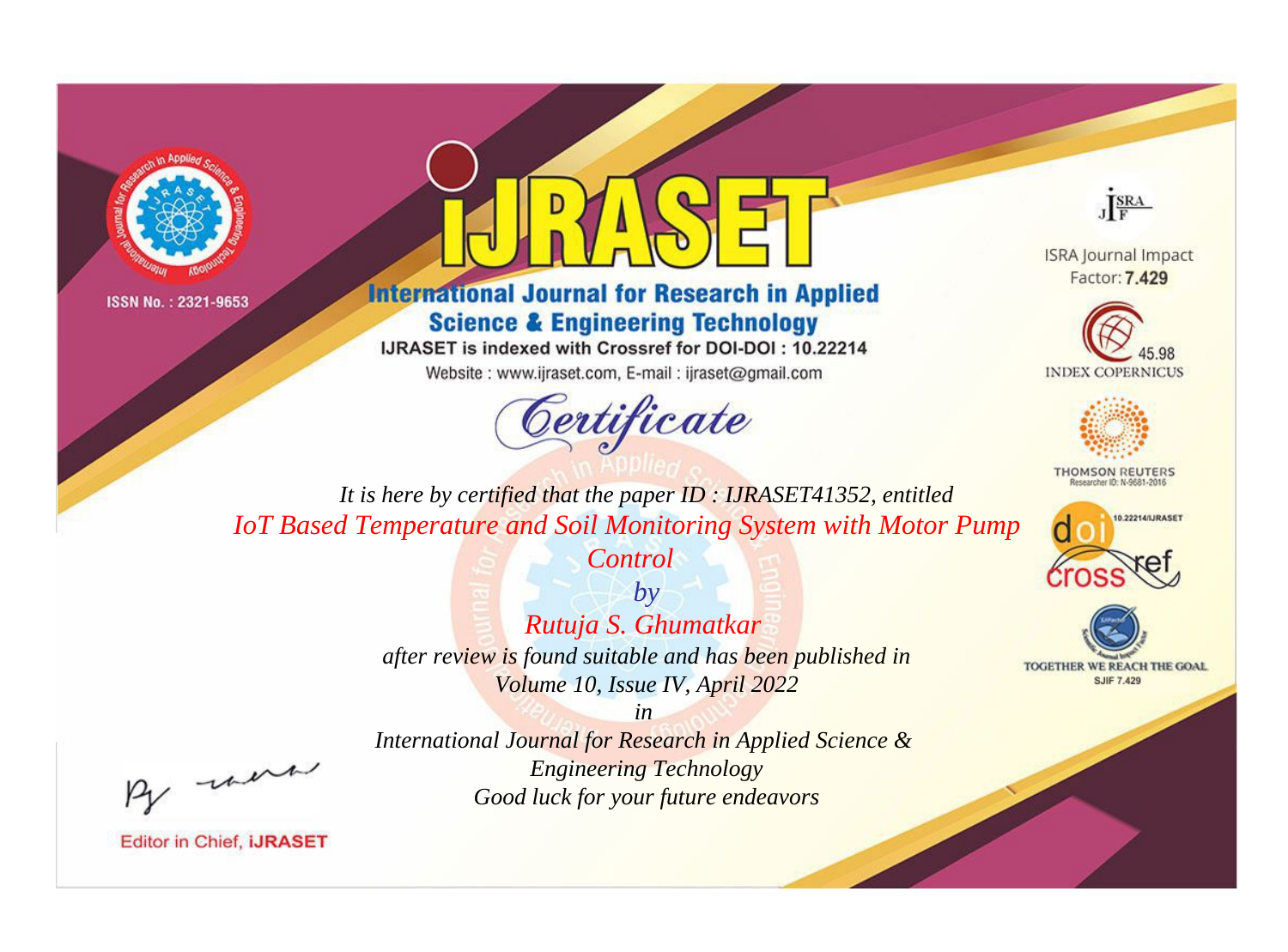



**International Journal for Research in Applied Science & Engineering Technology** 

IJRASET is indexed with Crossref for DOI-DOI: 10.22214

Website: www.ijraset.com, E-mail: ijraset@gmail.com



JERA

**ISRA Journal Impact** Factor: 7.429





**THOMSON REUTERS** 



TOGETHER WE REACH THE GOAL **SJIF 7.429** 

*It is here by certified that the paper ID : IJRASET41352, entitled IoT Based Temperature and Soil Monitoring System with Motor Pump* 

> *by Megha K. Hulbatte after review is found suitable and has been published in Volume 10, Issue IV, April 2022*

*Control*

, un

*International Journal for Research in Applied Science & Engineering Technology Good luck for your future endeavors*

*in*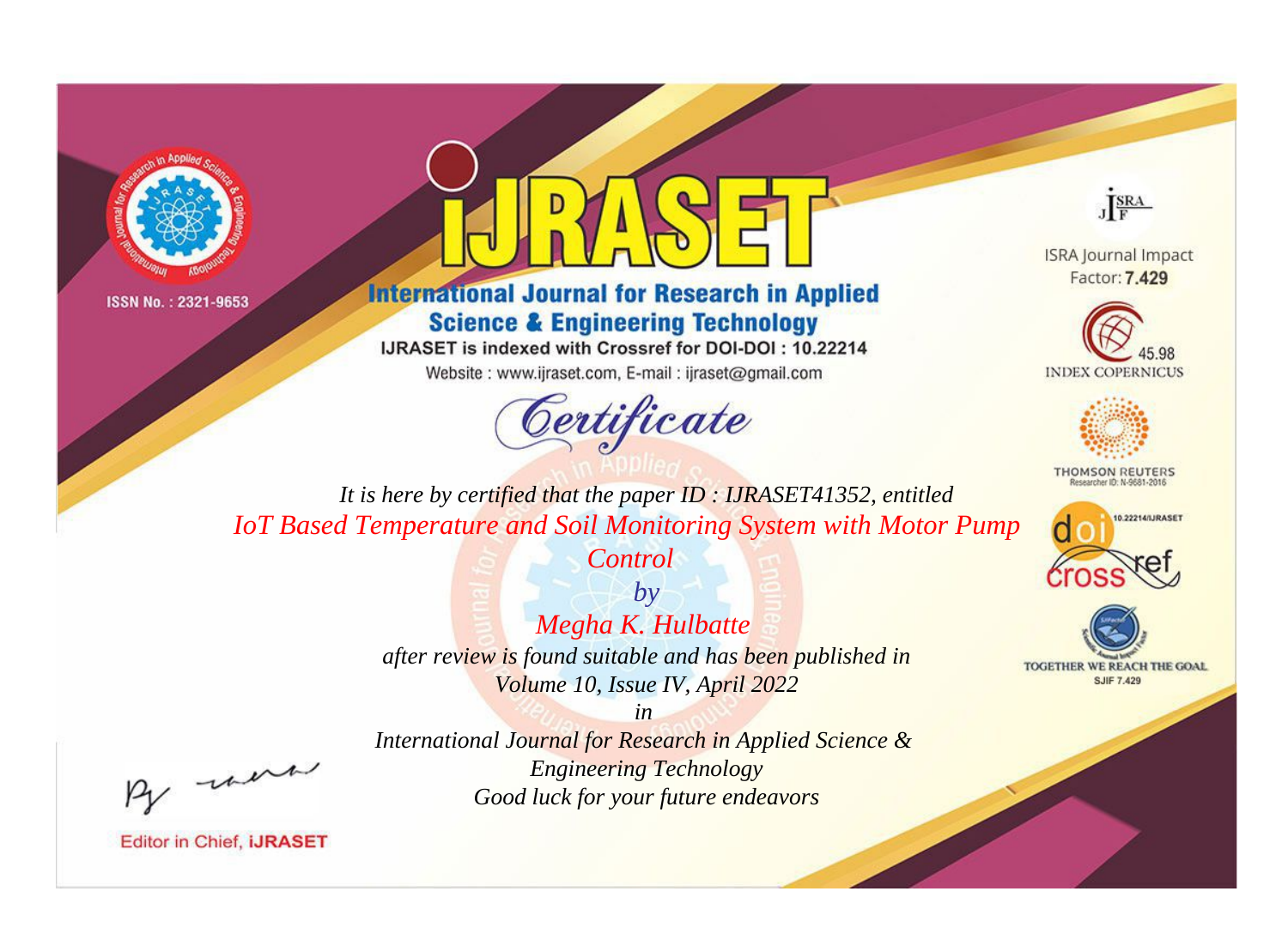



## **International Journal for Research in Applied Science & Engineering Technology**

IJRASET is indexed with Crossref for DOI-DOI: 10.22214

Website: www.ijraset.com, E-mail: ijraset@gmail.com





**ISRA Journal Impact** Factor: 7.429





**THOMSON REUTERS** 



TOGETHER WE REACH THE GOAL **SJIF 7.429** 

*It is here by certified that the paper ID : IJRASET41352, entitled IoT Based Temperature and Soil Monitoring System with Motor Pump* 

*Control*

*by Mohini M. Gaikwad after review is found suitable and has been published in Volume 10, Issue IV, April 2022*

, un

*International Journal for Research in Applied Science & Engineering Technology Good luck for your future endeavors*

*in*